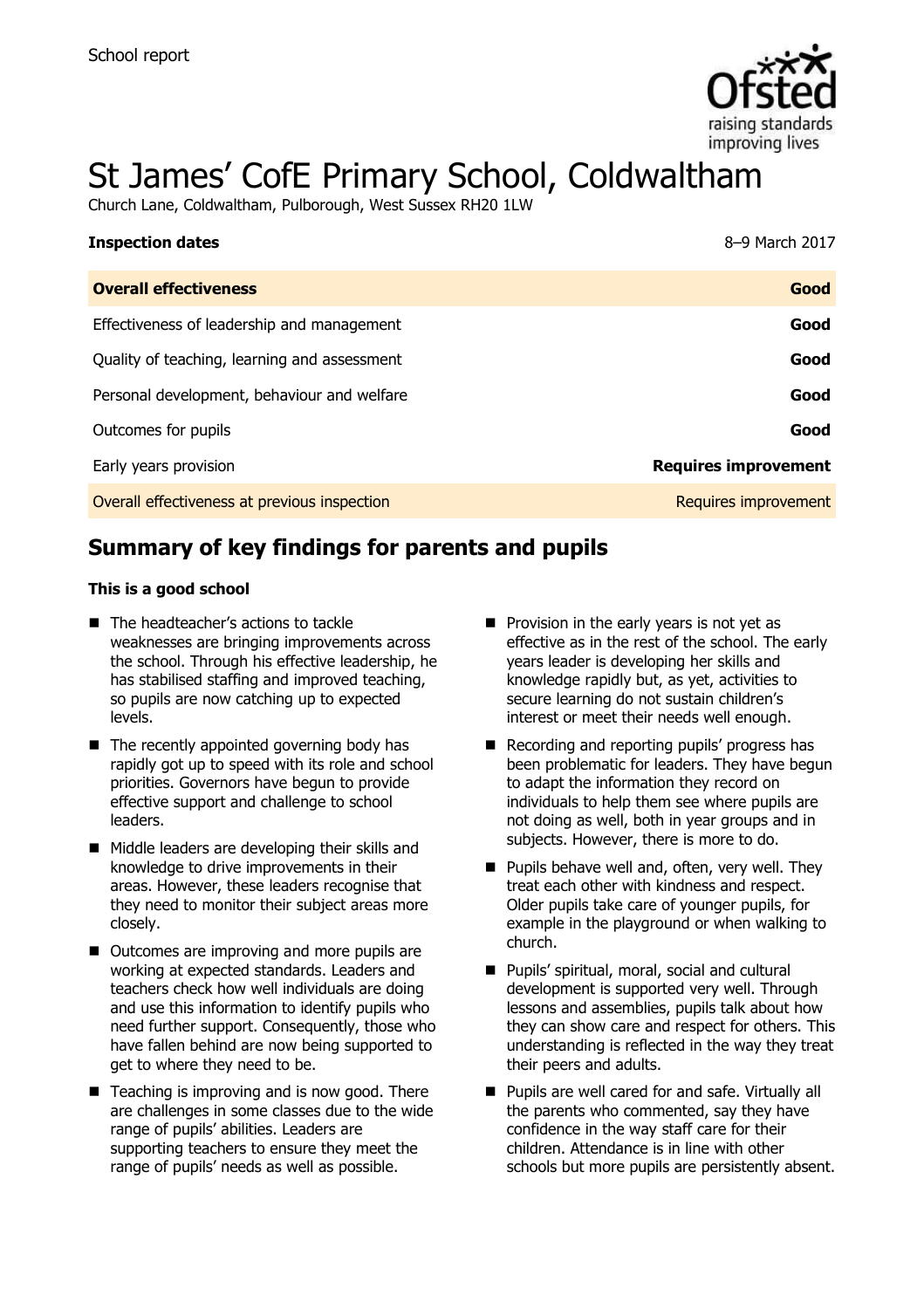

# **Full report**

### **What does the school need to do to improve further?**

- Ensure that the early years provision is as effective as provision in the rest of the school, by:
	- planning activities which sustain pupils' interest and challenge them
	- encouraging boys and girls to play together by organising activities that appeal to both
	- structuring lessons effectively so that younger and older pupils' needs are met well.
- Develop leadership, by:
	- adapting progress information, so that leaders and teachers can be held accountable
	- developing middle leaders further to monitor teaching and learning in their areas of responsibility and use this information to identify actions for improvement
	- ensuring that the proportion of pupils who are persistently absent reduces so that the percentage of pupils with good attendance is in line with, or better than, other schools.
- $\blacksquare$  Embed improvements in teaching so that:
	- teachers structure lessons carefully to meet their pupils' specific needs where there is a wide range of abilities within classes
	- pupils catch up to at least expected standards.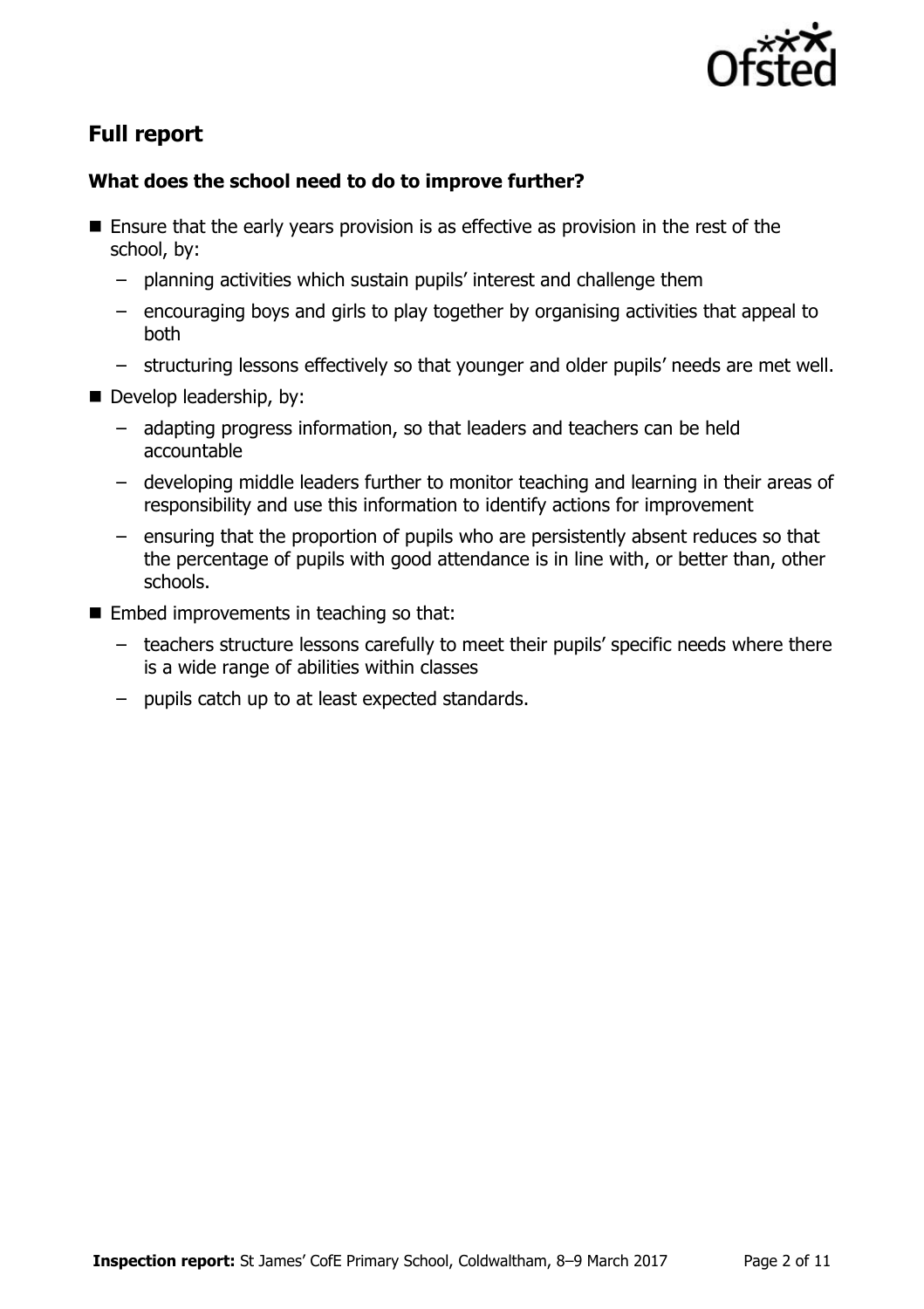

# **Inspection judgements**

#### **Effectiveness of leadership and management Good**

- The headteacher has demonstrated resilience, commitment and determination to improve teaching and outcomes at St James. He has successfully overcome a number of obstacles and challenges so that the school now provides a good standard of education. The senior teacher provides effective support to the headteacher and leads the school successfully for the half of the week when the headteacher is absent.
- All staff and governors support the headteacher's vision and determination for the school to be the best it can. Standards across the school have risen rapidly in the past 12 months as a result of staffing becoming more stable and a change of governance.
- Leaders check and analyse small steps in progress each half term. This information provides evidence that pupils are developing their depth of understanding and coverage. Any pupils who are falling behind are supported well to catch up. In mathematics, where progress is broken down into a number of small steps, developments are evident. This is less obvious in writing and reading, where progress steps are larger and fewer. Leaders are sensibly considering how best to use the information they have to identify where pupils in year groups and subjects do not do as well as expected.
- The headteacher formally checks teaching each term and uses this information when reviewing annual performance of staff. He visits classes each week and provides useful informal feedback so that teaching is continually being checked and improved. At present, all checks on teaching fall to the headteacher. He has sensibly put plans in place to develop this aspect of middle leadership.
- Funding to support pupils who have special educational needs and/or disabilities is used well to help these pupils make progress in their learning. Leaders plan targets and support carefully, and analyse how well pupils are doing to make sure they are improving. As a result, these pupils do well.
- Leaders are aware of the needs of the very few disadvantaged pupils. They take account of these pupils' specific needs when planning how the funding should be spent. They check how well these pupils are doing, and report on the impact of the funding on pupils' progress, attendance and well-being.
- Sports funding is used effectively so that all pupils now participate in sports activities outside school, such as dance, multi-sports and rounders. A sports coach delivers wellplanned and fun lessons which develop pupils' skills and provides useful staff training to improve teachers' skills and confidence.
- The curriculum is broad, balanced and well planned to motivate pupils to want to learn. It is supported well by a range of visits and other activities. On the day of the inspection, for example, an external company led an assembly which supported pupils' spiritual, moral and social development effectively. However, younger pupils are less clear about British values, which tend to only be taught in Years 5 and 6.
- Almost all parents say they have confidence in the leadership of the school. Many commented on how happy their children are and how much they love coming to school. Parents also comment on the hardworking and committed staff, and recognise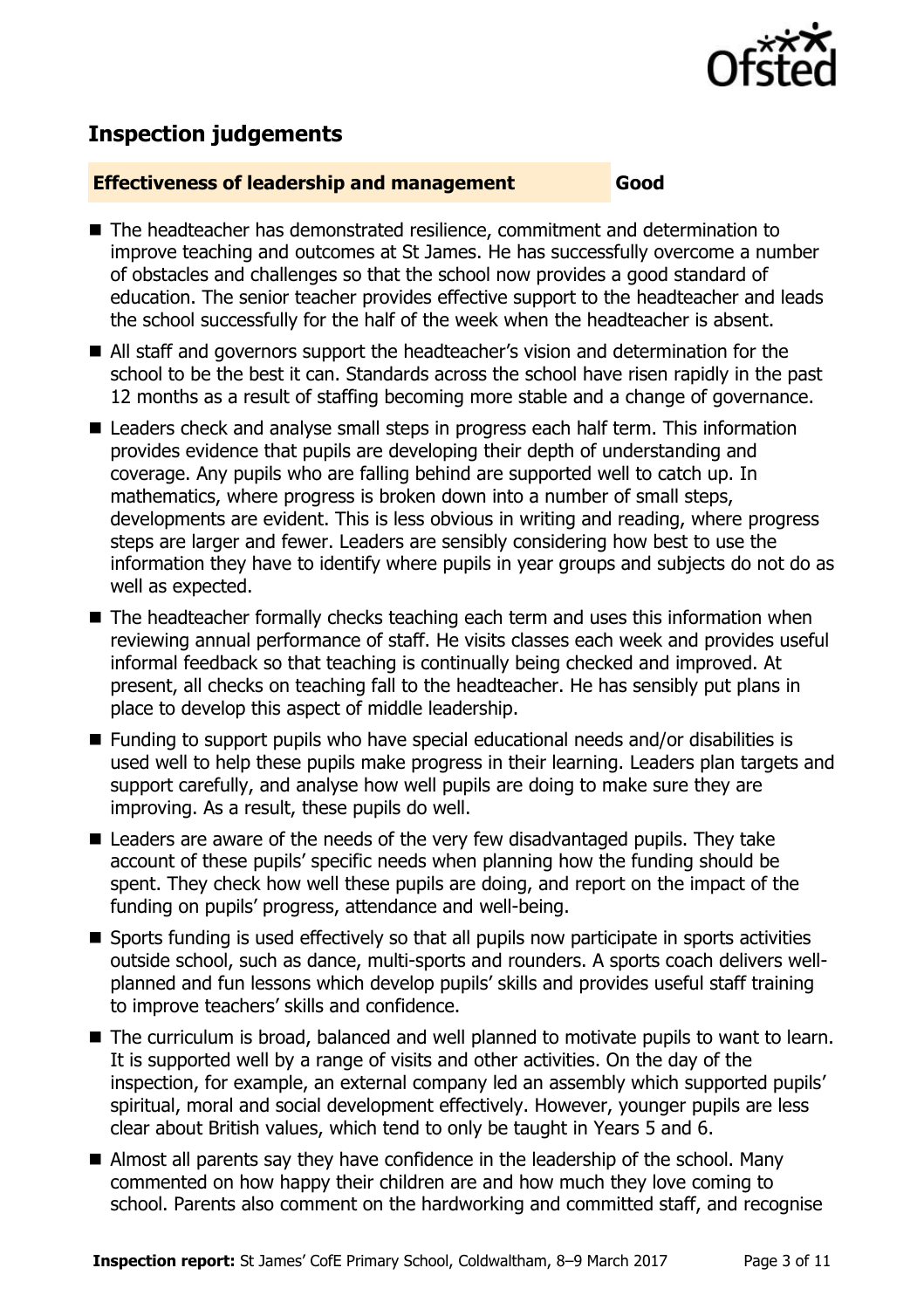

that the school has improved.

#### **Governance of the school**

- **Following significant changes in governance in July, the new governing body has acted** with speed and determination to become effective. Considerable training and development has enabled governors to know and fulfil their responsibilities for safeguarding and holding leaders accountable. As a result, in a very short time, they have begun to provide effective challenge and support.
- Governors ask appropriate questions to ensure that they know how well pupils are doing. They rightly recognise that the information they receive does not help them to be clear about progress over time across the school. They are working with leaders to ensure that they have the right information to do this. Recent visits to the school have begun to provide useful evidence for both governors and leaders.

#### **Safeguarding**

- The arrangements for safeguarding are effective. Appropriate checks are carried out and recorded systematically, indicating that staff are safe to work with pupils. The single central record is detailed and thorough. Leaders and governors ensure that safe recruitment processes are followed, such as checking gaps in employment and following up references.
- Governors oversee safeguarding appropriately. They are involved in the annual safeguarding audit and take steps to improve practice where possible. Governors and staff are appropriately trained and understand their responsibilities for keeping pupils safe. Staff record their concerns appropriately and follow the school's process for ensuring that action is taken. When necessary, leaders involve outside agencies and appropriate action is taken. However, leaders recognise that records and filing could be more easily accessible.

#### **Quality of teaching, learning and assessment Good**

- Teaching in key stages 1 and 2 meets pupils' needs well. Teachers plan sequences of lessons to successfully develop skills and knowledge, setting activities at different levels to meet pupils' abilities. However, at times, an approach which works for some children is not as useful in supporting learning for others. Leaders and teachers recognise this and are working to resolve this as quickly as possible. Despite this, day-to-day, pupils are making good progress and those that had fallen behind are now catching up.
- Teaching assistants provide effective support. In the short time most of them have been at the school, they have attended useful training and development, enabling them to meet pupils' needs well. They work well with individuals and groups, giving them enough help to make progress without doing too much for them.
- **Phonics and reading skills are taught well. Pupils have daily opportunities to read, and** weekly lessons help them to improve their fluency, comprehension and inference. Reading is promoted across the curriculum when pupils research topics and read for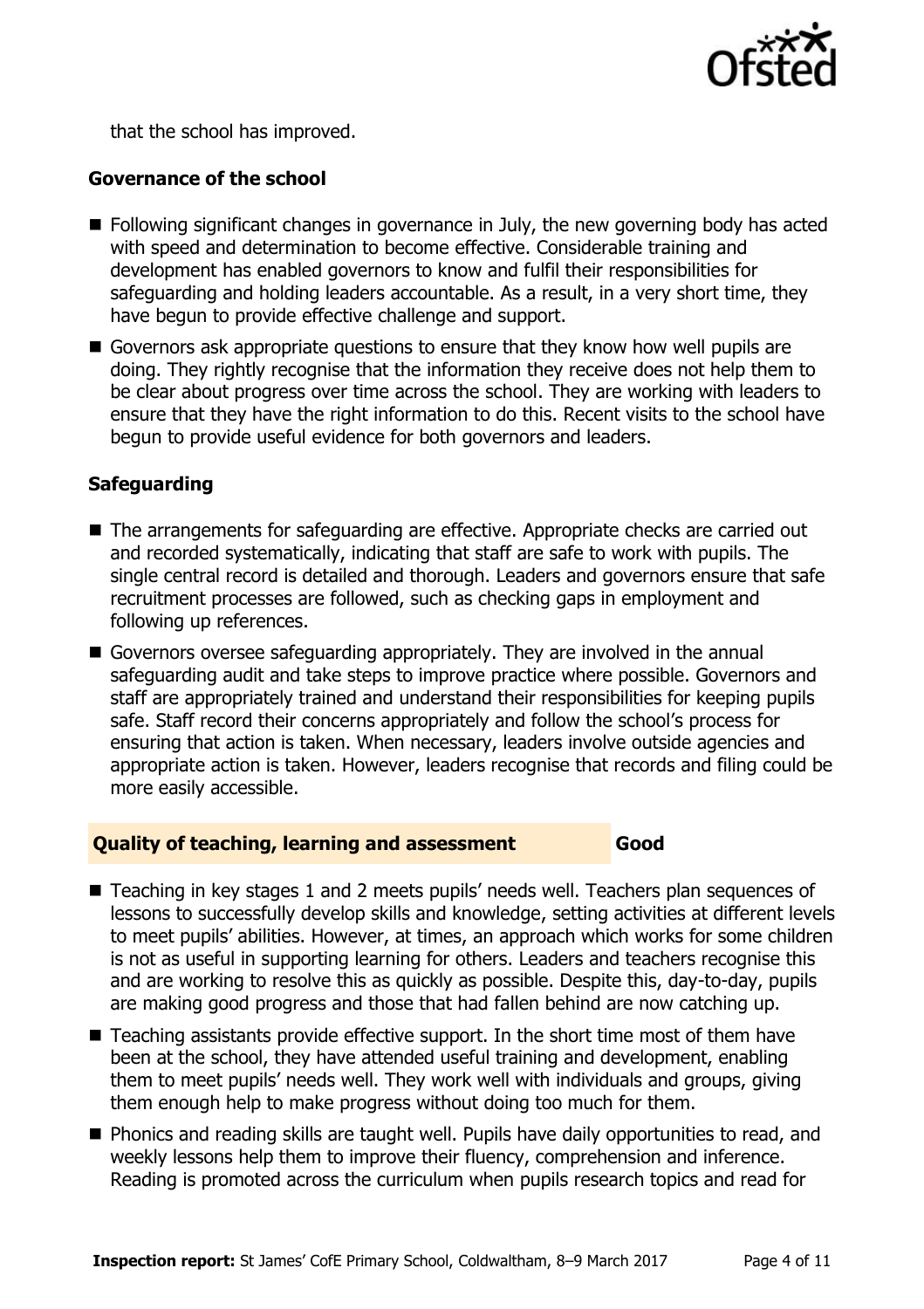

information, for example in history and science.

- Teaching of mathematics is effective in meeting pupils' needs well. Teachers provide a range of practical equipment so pupils can explore concepts and develop their understanding before using what they have learned to solve problems and carry out investigations. For example, in one lesson pupils used equipment to explore fractions before working out problems shown as pictures. Occasionally, teachers move on to abstract concepts slightly early, when more practical and picture work would be beneficial.
- Teaching of writing is improving. Teachers systematically develop pupils' understanding of grammar and sentence construction. However, a few pupils focus so much on the technical features of writing that they lose ground in vocabulary and description. Writing is developed well across the curriculum and pupils have a good range of opportunities to write for different audiences and purposes.
- Teachers and teaching assistants meet the needs of pupils who have special educational needs and/or disabilities well. This is particularly the case when pupils are taught in ability groups with work adapted to exactly the right level. There are a few occasions when these pupils are set work that is the same as for the rest of the class, so it is too hard and their progress slows.
- The most able pupils are set challenges to help extend their thinking and deepen their learning. Pupils enjoy working on harder tasks and they say that the work is at the right level for them. Although the numbers are small, proportionately, in some year groups a high number of pupils are currently on track to achieve more than the expected standard this year.

#### **Personal development, behaviour and welfare Good**

#### **Personal development and welfare**

- The school's work to promote pupils' personal development and welfare is good. Through lessons and assemblies, pupils' personal, social, health and economic (PSHE) education is supported well.
- The forest school lessons encourage pupils to risk assess and evaluate safety, learning how to keep themselves safe. Pupils also learn about being safe through being taught to use the internet safely and through Bikeability. Year 5 and 6 pupils participate in a range of workshops off-site, including personal safety, which prepare them well for their move to secondary school.
- **Pupils are polite and well mannered. They behave respectfully towards adults and treat** each other with respect, care and kindness. They like being set in 'houses' for activities, as they say this helps them to get to know pupils from across the school even better. Pupils say there is very little bullying and it is sorted out quickly.
- **Pupils learn about being healthy and fit through science and physical education** lessons. The school promotes healthy eating through its policies and the quality of food served.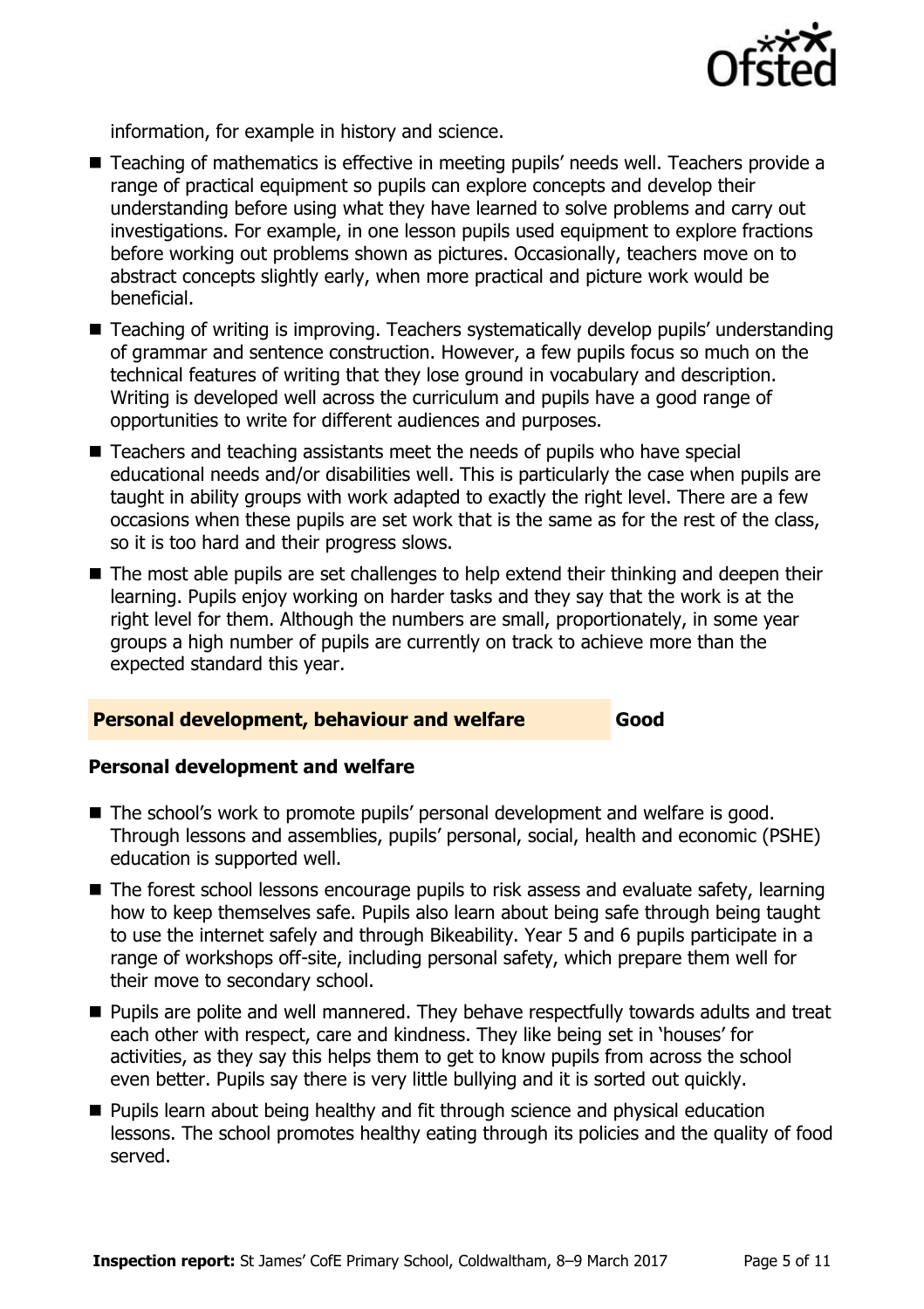

#### **Behaviour**

- The behaviour of pupils is good, and often better. Pupils display courtesy and patience; for example, when two classes were waiting for the other class before going to church pupils stood patiently and calmly. There are slight variations in behaviour when adults do not make their expectations clear enough.
- **Pupils are clear about rewards and sanctions. They appreciate the rewards and are** competitive about earning as many as they can.
- Behaviour records show that all incidents are recorded and followed up appropriately. Currently leaders do not report their analysis to governors but recognise the need to do so.
- Attendance continues to be broadly in line with national figures. Leaders' work to reduce persistent absence has resulted in more pupils being in school; however, this is not yet fully resolved.

#### **Outcomes for pupils Good**

- **Pupils across key stages 1 and 2 are working at the expected standard, or catching up** to where they should be. Where progress is less strong, this tends to be in classes with a wide range of ability. Leaders and teachers are working to rapidly ensure that all pupils make equally good progress.
- In the early years, in 2016, the percentage of children who achieved a good level of development was above the national average. Current children are on track to achieve the same this year. However, due to the limited range of activities provided, children do not make consistent gains across all areas of learning.
- In 2016, phonics results from Year 1 appeared to decline. However, the results were based on national comparisons. Due to the very small cohort, these were not, statistically, an accurate reflection. Pupils are currently making expected progress in their phonics work.
- At the end of Year 2, pupils did not do as well as they should have. This is because teaching did not meet pupils' needs well enough over the year. The high number of staff changes, which was not the fault of the school, meant that teachers were not sufficiently clear about each pupil's attainment and next steps. Nor were they clear about what pupils had and had not been taught. Current teaching of Year 2 is helping pupils to make better progress. However, this very small year group is unlikely to meet the national average again this year.
- At the end of Year 6, pupils did not achieve as well as expected in mathematics and writing. This reflects the legacy of weak teaching these pupils had experienced. Although pupils made significant gains during the year, it was not quite enough to ensure that these pupils reached the expected standard. Tracking of current pupils shows that outcomes in reading, writing and mathematics are likely to be broadly in line with national averages, despite the small cohort.
- Work in books shows good progress. Presentation is variable and tends to reflect expectations over time, rather than those of the current class teachers. For example, in Year 3 standards of presentation are high and pupils take pride in their work. Year 4,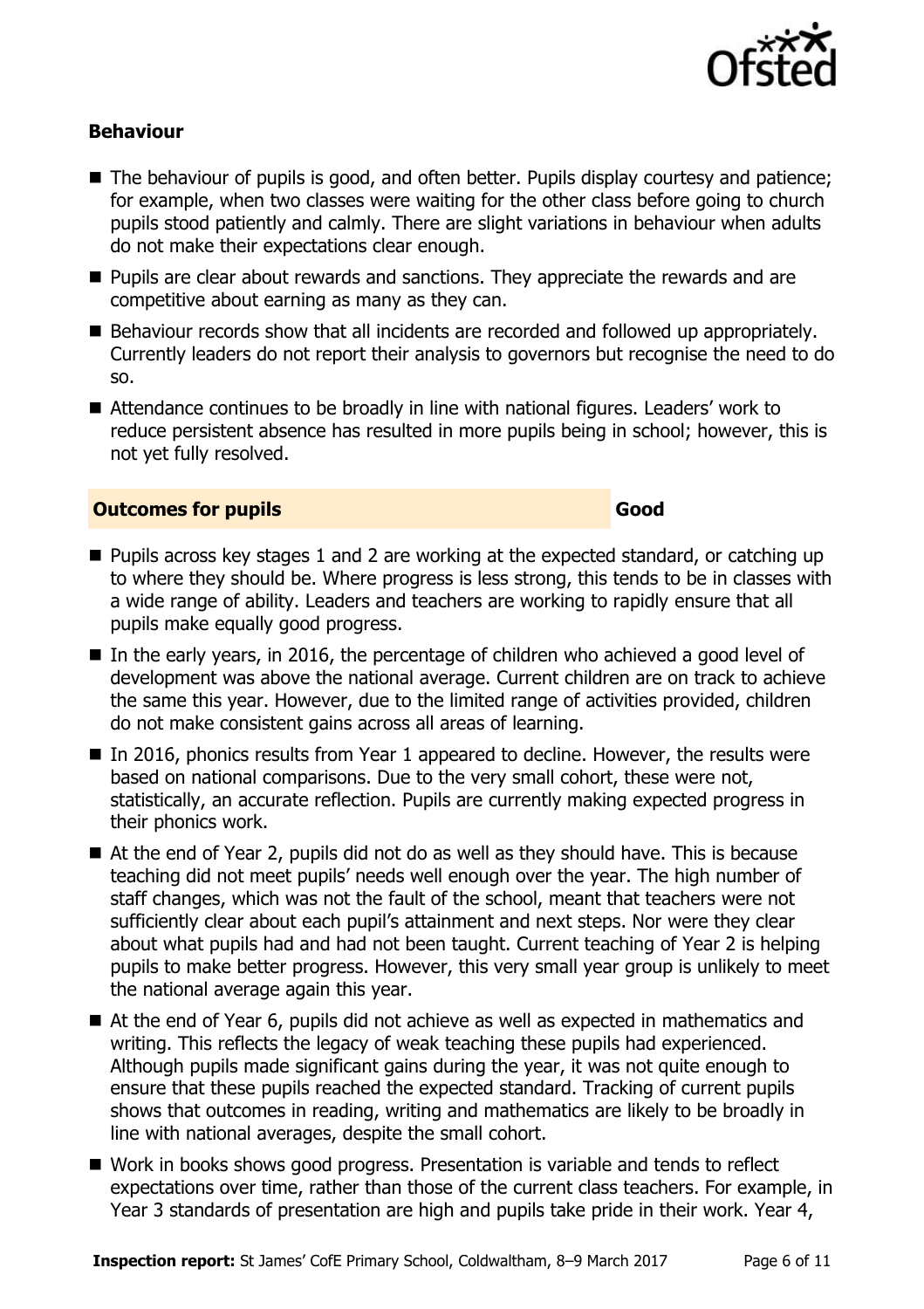

who are in the same class, do not present their work as well. This is improving over time as the current teachers embed their expectations.

- The most able pupils and those who have special educational needs and/or disabilities achieve well. They receive effective teaching and support and their progress is checked carefully.
- In subjects other than English and mathematics, pupils produce good-quality work. Topic books reflect the wide range of skills and knowledge that pupils develop. Pupils make good progress in music as a result of the good-quality, weekly music lessons they receive.

#### **Early years provision**

- The early years leader has a good understanding of the strengths and weaknesses of the provision. Where children's needs are not met well enough, she seeks advice as to how improvements can be made. However, although teaching is improving for these children, their needs are not met as well as they need to be.
- All staff who work with the early years children take good care of them and keep them safe. The training and development they have received has ensured that these children are well cared for and that safeguarding is effective.
- The very recent addition of a roof to the outside environment means that this area is now used more frequently and children can use this area for a range of activities. During the inspection, a group of boys were carrying sand and water, with some spillages, to create a 'dinosaur home'. It successfully sustained their interest for some time.
- Children are encouraged to select from a range of activities, including play dough, painting, sand and water play, writing and role play. However, because these activities are not as appealing as they could be, children tend to gravitate towards the activities they are most comfortable with. Typically boys select messy play or construction activities, while girls play together, dressing up and role playing. Consequently, they do not develop their skills across the full breadth of learning and the most able children do not have enough opportunities to extend their thinking.
- Staff have a good understanding of what children can do and what they need to learn next. They are beginning to plan activities to meet children's interests and move them on in their learning. For example, for one child, who likes caring for animals, staff created a vet sign and area, so she could treat her dinosaurs. However, this individual planning is in the early stages.
- Children are happy and enjoy coming to school. They play well with each other, taking turns and sharing well.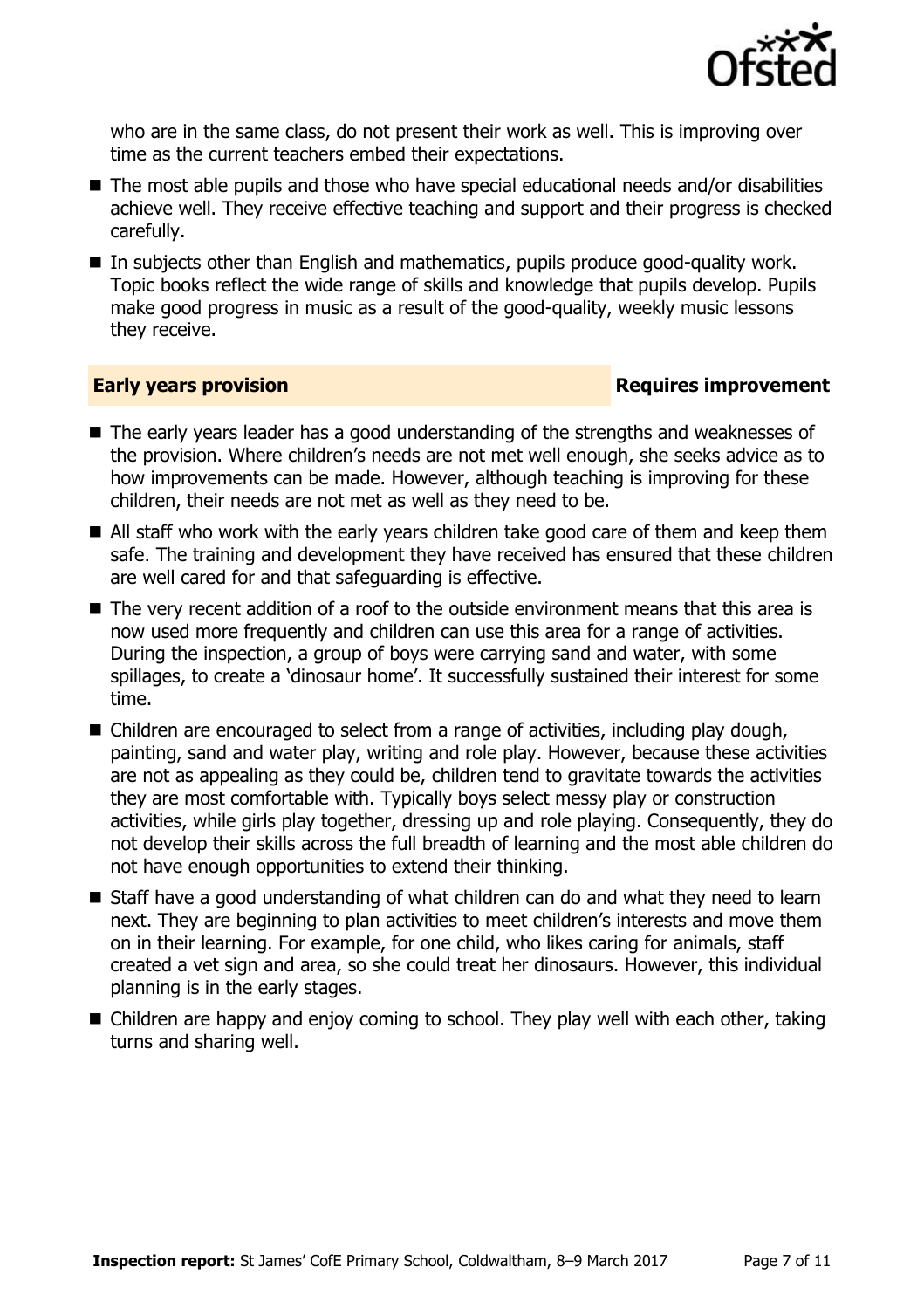

# **School details**

| Unique reference number | 125978             |
|-------------------------|--------------------|
| Local authority         | <b>West Sussex</b> |
| Inspection number       | 10024534           |

This inspection of the school was carried out under section 5 of the Education Act 2005.

| Type of school                      | Primary                                       |
|-------------------------------------|-----------------------------------------------|
| School category                     | Maintained                                    |
| Age range of pupils                 | 4 to 11                                       |
| <b>Gender of pupils</b>             | Mixed                                         |
| Number of pupils on the school roll | 48                                            |
| Appropriate authority               | The governing body                            |
| Chair                               | Mary Wratten and Annie Hewitt                 |
| <b>Headteacher</b>                  | Jon Gilbert                                   |
| Telephone number                    | 01798 872196                                  |
| Website                             | www.st-james-coldwaltham.w-<br>sussex.sch.uk  |
| <b>Email address</b>                | head@st-james-coldwaltham.w-<br>sussex.sch.uk |
| Date of previous inspection         | 5-6 March 2015                                |

### **Information about this school**

- The school meets requirements on the publication of specified information on its website.
- This is a small school located in a rural village, with three classes of mixed ages. Pupils in Reception and Year 1 are taught together, as are pupils from Years 2 to 4, and pupils in Years 5 and 6. Pupils come from a wide area around the school. Children in the early years provision attend school full time.
- The school works collaboratively with Amberley CofE First School, sharing a headteacher, although the schools have not formally federated. There are separate governing bodies for each school.
- Almost all pupils are White British.
- $\blacksquare$  The proportion of disadvantaged pupils is below average.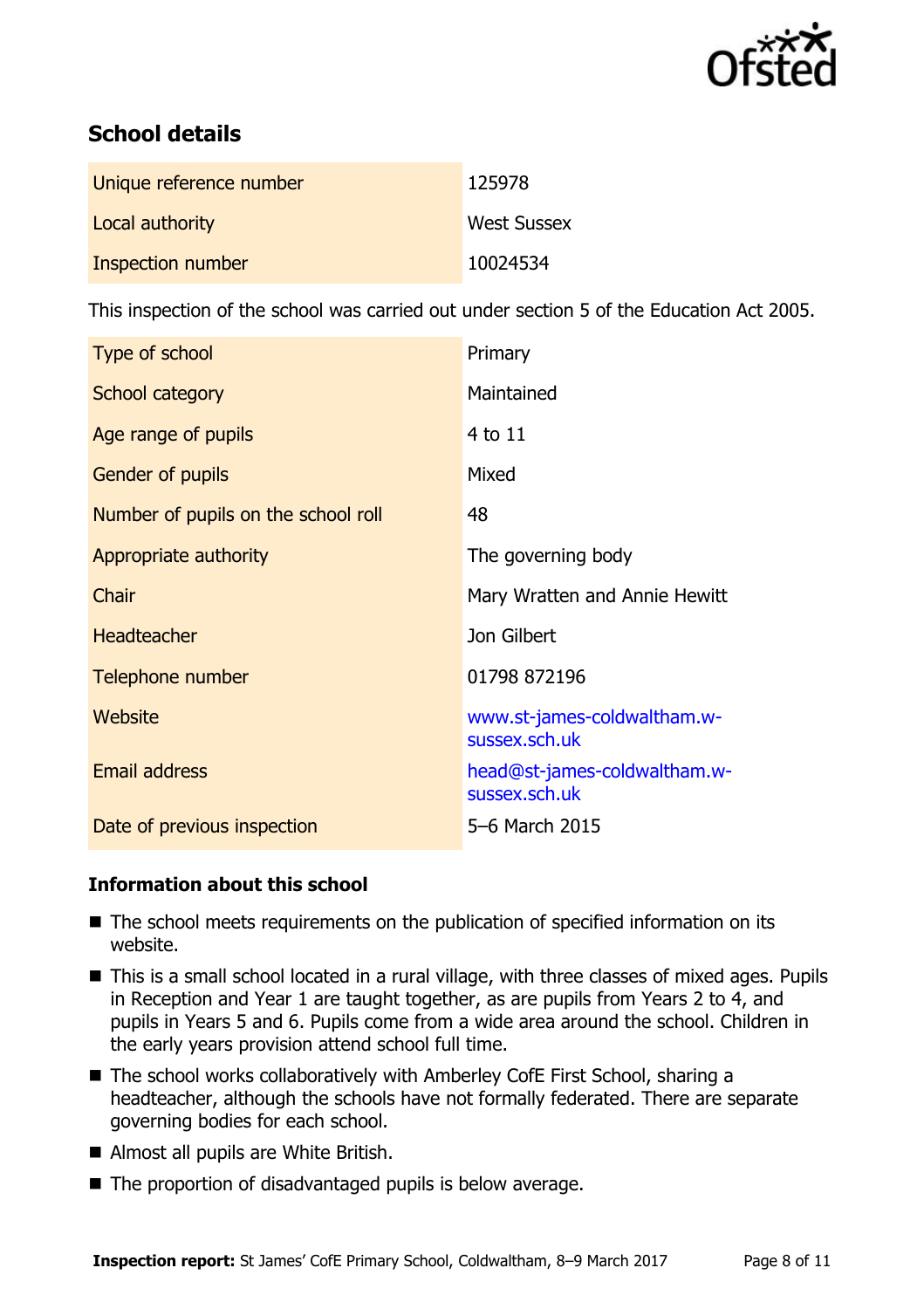

- The proportion of pupils who have special educational needs and/or disabilities is below average. The proportion of pupils with a statement of special educational needs or an education, health and care plan is higher than average.
- $\blacksquare$  Since the last inspection there has been significant change of teaching staff, teaching assistants and governors.
- In September, a private nursery, called Chuckleberries, relocated to the school. It is subject to a separate inspection process.
- In 2016 there were too few pupils in Year 6 to report on the school's performance in relation to the floor standards. These are the minimum expectations set by the government for the attainment and progress of pupils in English and mathematics.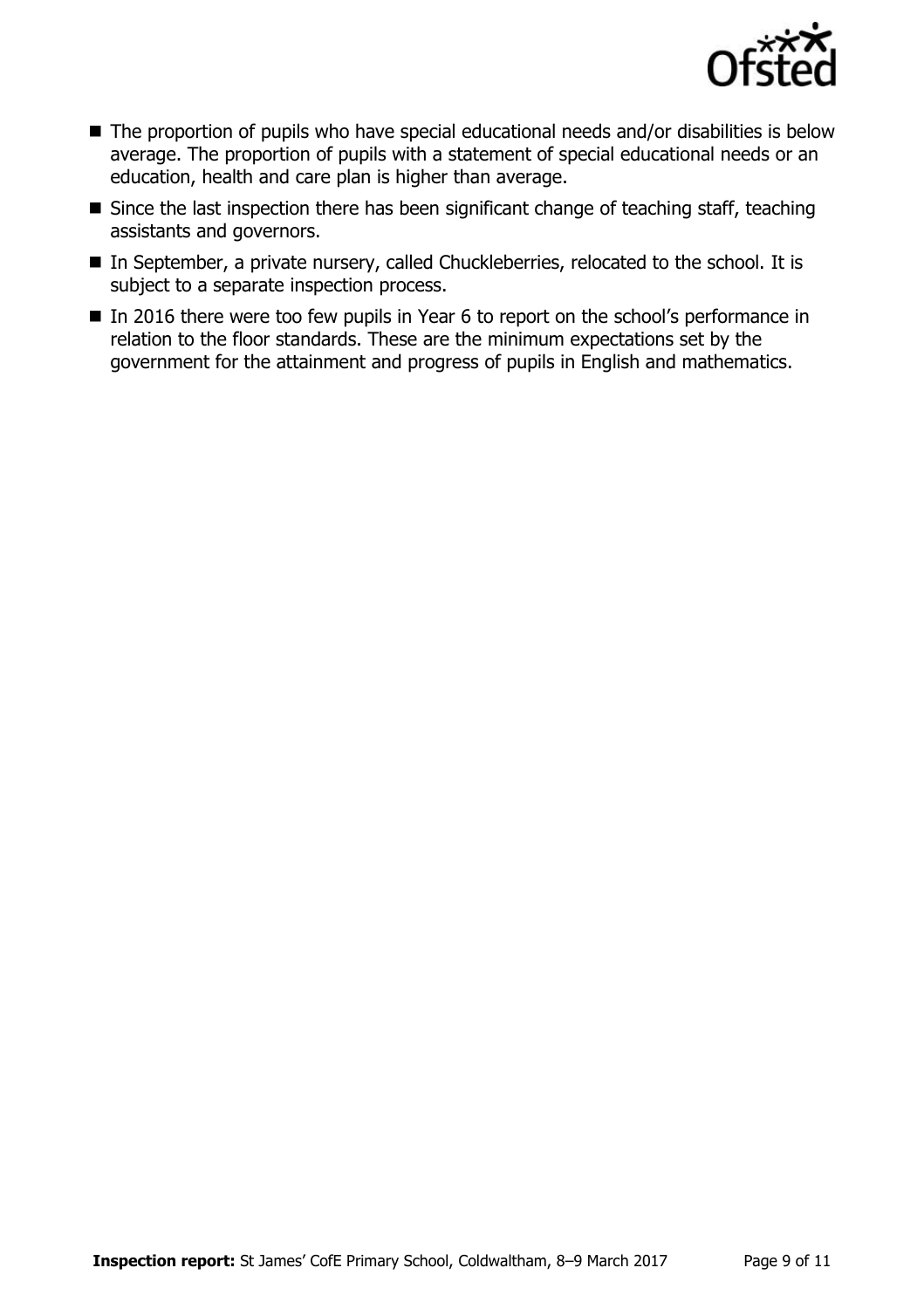

# **Information about this inspection**

- $\blacksquare$  Her Majesty's Inspector met with the headteacher, other leaders, teaching assistants and governors. She met with advisers from the Diocese of Chichester and West Sussex local authority.
- The inspector visited all classes. She observed seven lessons, several of which were seen jointly with the headteacher. She also made several short visits to classes.
- Parents' views were gathered through informal discussions at the end of the school day and through 27 responses to Parent View.
- **Pupils were spoken to informally in the playground and in lessons, as well as in a** formal meeting.
- Inspectors reviewed a range of documentation, including the school's self-evaluation document, the improvement plan, performance appraisals, governors' minutes and reports, safeguarding policies and records, progress and attainment information and reports about attendance and behaviour.

#### **Inspection team**

Louise Adams, lead inspector **Her Majesty's Inspector**